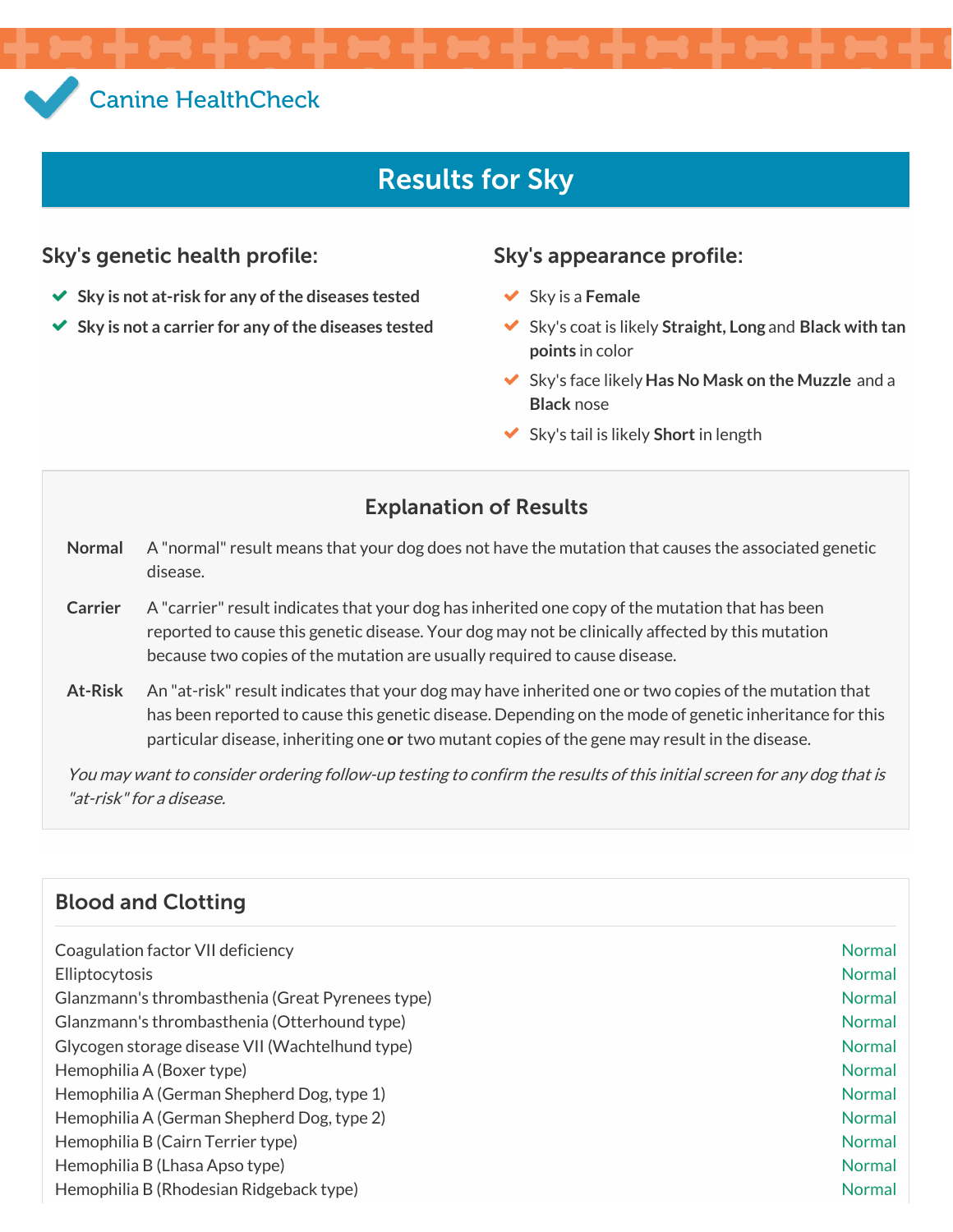| Leukocyte adhesion deficiency, type III              | Normal        |
|------------------------------------------------------|---------------|
| May-Hegglin anomaly                                  | Normal        |
| P2RY12 receptor platelet disorder                    | <b>Normal</b> |
| Prekallikrein deficiency                             | Normal        |
| Pyruvate kinase deficiency (Basenji type)            | Normal        |
| Pyruvate kinase deficiency (Beagle type)             | Normal        |
| Pyruvate kinase deficiency (Labrador Retriever type) | <b>Normal</b> |
| Pyruvate kinase deficiency (Pug type)                | <b>Normal</b> |
| Pyruvate kinase deficiency (Terrier type)            | <b>Normal</b> |
| Thrombopathia (American Eskimo Dog type)             | <b>Normal</b> |
| Thrombopathia (Basset Hound type)                    | Normal        |
| Thrombopathia (Newfoundland type)                    | Normal        |
| Von Willebrand disease I                             | <b>Normal</b> |
| Von Willebrand disease II                            | <b>Normal</b> |
| Von Willebrand disease III (Kooikerhondje type)      | <b>Normal</b> |
| Von Willebrand disease III (Scottish Terrier type)   | <b>Normal</b> |

#### Cancer

Renal cystadenocarcinoma and nodular dermatofibrosis Normal and  $N$ ormal

#### Dental

Amelogenesis imperfecta and a state of the state of the state of the state of the Normal Normal

## Drug Metabolism

Multidrug resistance 1 and 1 Normal number of the United States of the United States of the Normal Normal number of the United States of the United States of the United States of the United States of the United States of t

## Eyes

| Collie eye anomaly                                  | Normal        |
|-----------------------------------------------------|---------------|
| Cone degeneration                                   | <b>Normal</b> |
| Cone degeneration (German Shorthaired Pointer type) | <b>Normal</b> |
| Congenital stationary night blindness               | <b>Normal</b> |
| Dry eye curly coat syndrome                         | <b>Normal</b> |
| Early retinal degeneration                          | <b>Normal</b> |
| GM1 Gangliosidosis (Alaskan Husky type)             | <b>Normal</b> |
| GM1 Gangliosidosis (Portuguese Water Dog type)      | <b>Normal</b> |
| GM1 Gangliosidosis (Shiba Inu type)                 | <b>Normal</b> |
| GM2 Gangliosidosis (Poodle type)                    | <b>Normal</b> |
| Hereditary cataracts                                | <b>Normal</b> |
| Hereditary cataracts (Australian Shepherd type)     | <b>Normal</b> |
| Juvenile Laryngeal Paralysis and Polyneuropathy     | <b>Normal</b> |
|                                                     |               |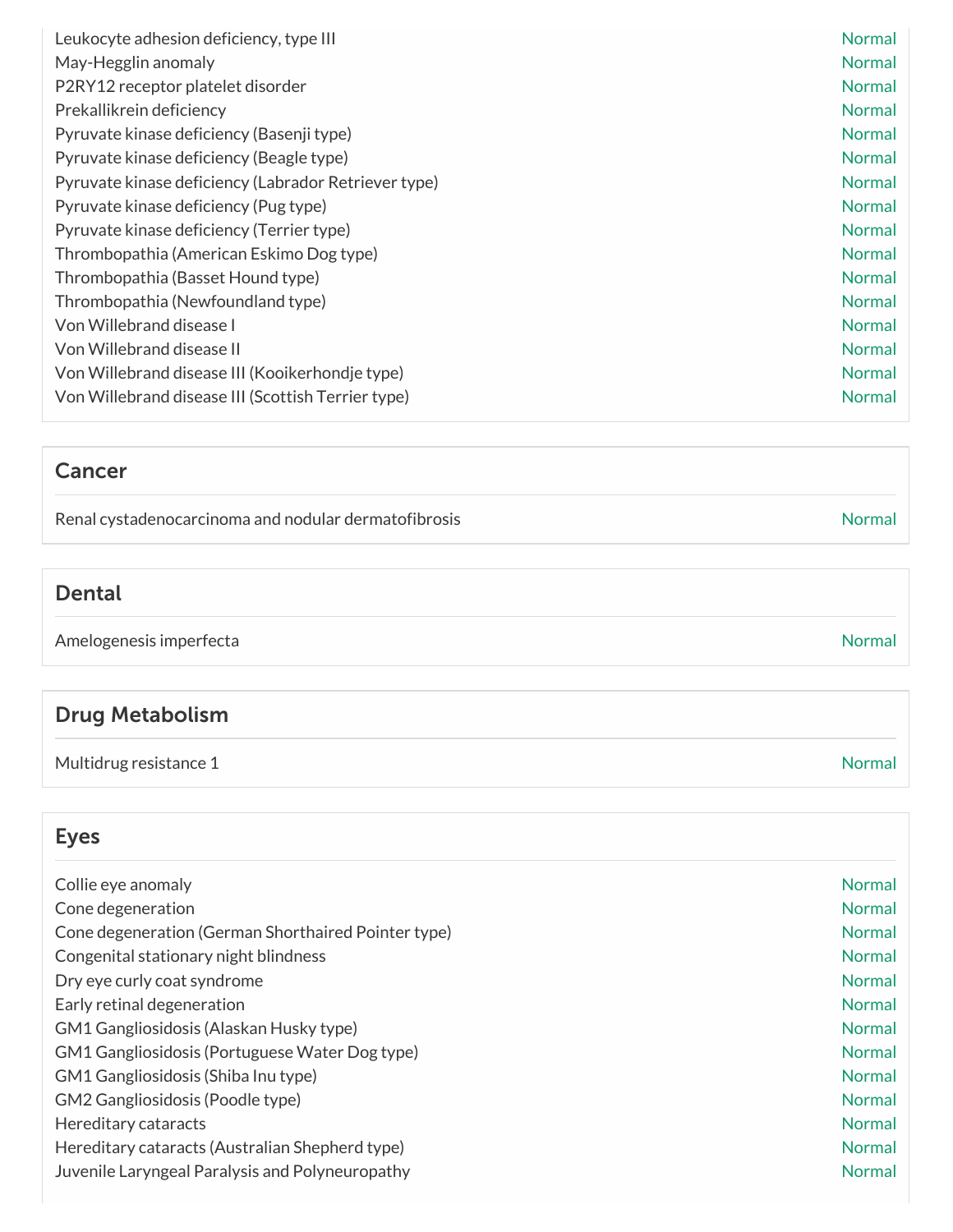| Multifocal retinopathy 1                                       | <b>Normal</b> |
|----------------------------------------------------------------|---------------|
| Multifocal retinopathy 2                                       | Normal        |
| Multifocal retinopathy 3                                       | Normal        |
| Primary lens luxation                                          | Normal        |
| Primary open angle glaucoma                                    | Normal        |
| Progressive retinal atrophy (Basenji type)                     | <b>Normal</b> |
| Progressive retinal atrophy (Bullmastiff/Mastiff type)         | <b>Normal</b> |
| Progressive retinal atrophy (Irish Setter type)                | <b>Normal</b> |
| Progressive retinal atrophy (Sloughi type)                     | <b>Normal</b> |
| Progressive retinal atrophy, Cone-rod dystrophy 1              | <b>Normal</b> |
| Progressive retinal atrophy, Cone-rod dystrophy 2              | Normal        |
| Progressive retinal atrophy, Cone-rod dystrophy 3              | Normal        |
| Progressive retinal atrophy, Golden Retriever 1                | Normal        |
| Progressive retinal atrophy, Golden Retriever 2                | <b>Normal</b> |
| Progressive retinal atrophy, PRA1 (Papillon type)              | <b>Normal</b> |
| Progressive retinal atrophy, Progressive rod-cone degeneration | Normal        |
| Progressive retinal atrophy, Rod-cone dysplasia 3              | Normal        |
| Progressive retinal atrophy, generalized                       | Normal        |

#### Hormonal

Congenital hypothyroidism with goiter (Terrier type) Normal Normal

## Immune System

| Complement 3 deficiency                                                | <b>Normal</b> |
|------------------------------------------------------------------------|---------------|
| Cyclic neutropenia                                                     | <b>Normal</b> |
| Leukocyte adhesion deficiency, type I                                  | Normal        |
| Leukocyte adhesion deficiency, type III                                | <b>Normal</b> |
| Primary ciliary dyskinesia                                             | <b>Normal</b> |
| Severe combined immunodeficiency disease (Terrier type)                | <b>Normal</b> |
| Severe combined immunodeficiency disease (Wetterhoun type)             | <b>Normal</b> |
| Severe combined immunodeficiency disease, X-linked (Basset Hound type) | <b>Normal</b> |
| Severe combined immunodeficiency disease, X-linked (Corgi type)        | <b>Normal</b> |
| Trapped neutrophil syndrome                                            | <b>Normal</b> |

## Liver/Gastrointestinal

| Gallbladder mucoceles                                   | <b>Normal</b> |
|---------------------------------------------------------|---------------|
| Glycogen storage disease IIIa                           | <b>Normal</b> |
| Intestinal cobalamin malabsorption (Beagle type)        | <b>Normal</b> |
| Intestinal cobalamin malabsorption (Border Collie type) | <b>Normal</b> |

#### Metabolic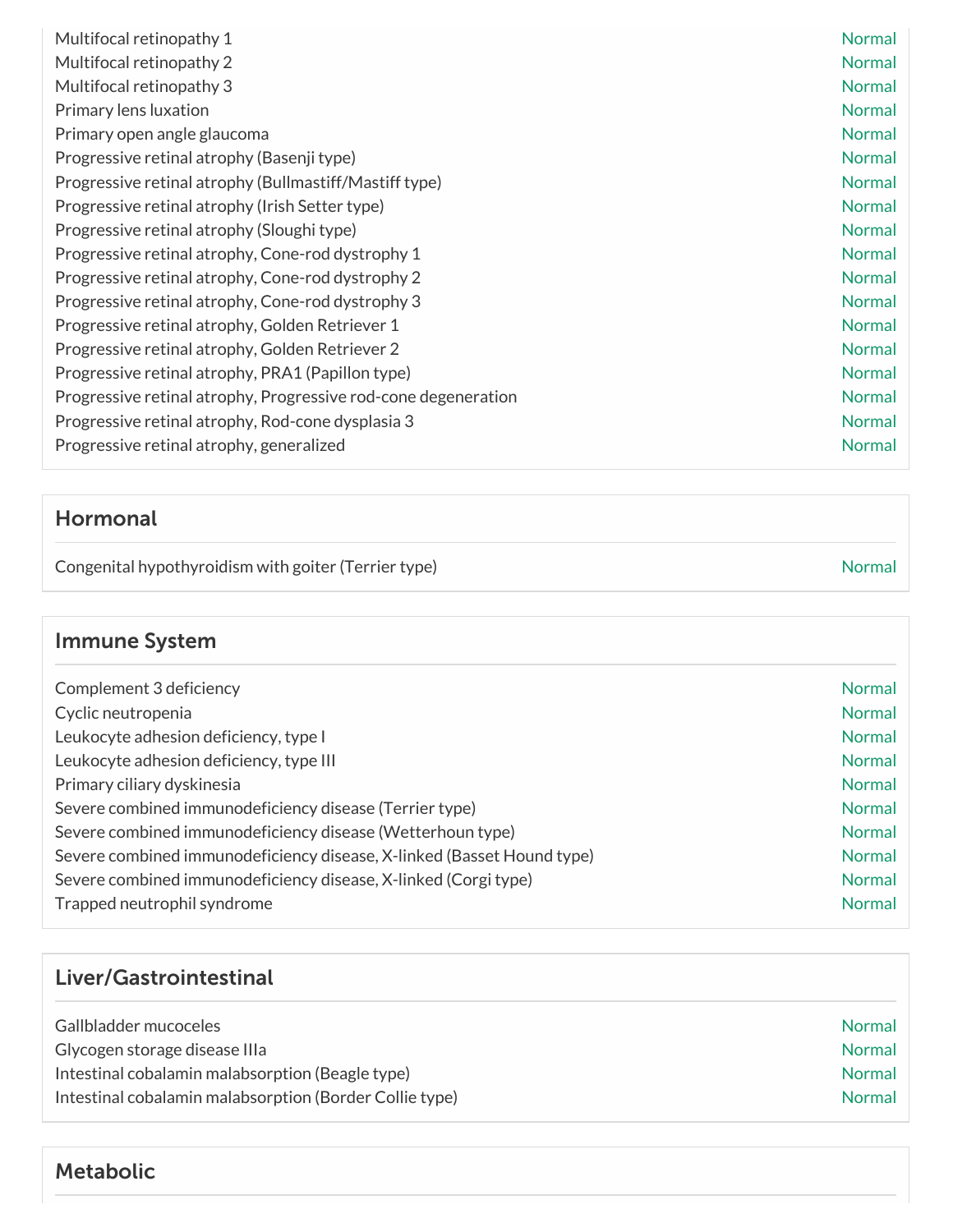| Adult-onset neuronal ceroid lipofuscinosis                     | <b>Normal</b> |
|----------------------------------------------------------------|---------------|
| GM1 Gangliosidosis (Alaskan Husky type)                        | <b>Normal</b> |
| GM1 Gangliosidosis (Portuguese Water Dog type)                 | <b>Normal</b> |
| GM1 Gangliosidosis (Shiba Inu type)                            | Normal        |
| GM2 Gangliosidosis (Japanese Chin type)                        | Normal        |
| GM2 Gangliosidosis (Poodle type)                               | <b>Normal</b> |
| Globoid cell leukodystrophy (Irish Setter type)                | <b>Normal</b> |
| Globoid cell leukodystrophy (Terrier type)                     | <b>Normal</b> |
| Glycogen storage disease IIIa                                  | <b>Normal</b> |
| Glycogen storage disease la                                    | <b>Normal</b> |
| Glycogen storage disease VII (Wachtelhund type)                | <b>Normal</b> |
| Intestinal cobalamin malabsorption (Beagle type)               | <b>Normal</b> |
| Intestinal cobalamin malabsorption (Border Collie type)        | Normal        |
| L-2-hydroxyglutaric aciduria (Staffordshire Bull Terrier type) | <b>Normal</b> |
| Mucopolysaccharidosis I                                        | <b>Normal</b> |
| Mucopolysaccharidosis IIIA (Dachshund type)                    | <b>Normal</b> |
| Mucopolysaccharidosis IIIA (New Zealand Huntaway type)         | <b>Normal</b> |
| Mucopolysaccharidosis VII (Shepherd type)                      | <b>Normal</b> |
| Neuronal ceroid lipofuscinosis 1                               | <b>Normal</b> |
| Neuronal ceroid lipofuscinosis 10                              | <b>Normal</b> |
| Neuronal ceroid lipofuscinosis 2                               | <b>Normal</b> |
| Neuronal ceroid lipofuscinosis 4A                              | <b>Normal</b> |
| Neuronal ceroid lipofuscinosis 5                               | <b>Normal</b> |
| Neuronal ceroid lipofuscinosis 6                               | <b>Normal</b> |
| Neuronal ceroid lipofuscinosis 8 (Australian Shepherd type)    | <b>Normal</b> |
| Neuronal ceroid lipofuscinosis 8 (Setter type)                 | <b>Normal</b> |
| Pompe disease                                                  | <b>Normal</b> |
| Pyruvate dehydrogenase deficiency                              | <b>Normal</b> |
| Pyruvate kinase deficiency (Basenji type)                      | <b>Normal</b> |
| Pyruvate kinase deficiency (Beagle type)                       | Normal        |
| Pyruvate kinase deficiency (Labrador Retriever type)           | Normal        |
| Pyruvate kinase deficiency (Pug type)                          | <b>Normal</b> |
| Pyruvate kinase deficiency (Terrier type)                      | <b>Normal</b> |

## Midline Defect

| Juvenile Laryngeal Paralysis and Polyneuropathy | Normal |
|-------------------------------------------------|--------|
| Spinal dysraphism (Weimaraner type)             | Normal |

## Musculoskeletal

| Adult-onset neuronal ceroid lipofuscinosis                       | <b>Normal</b> |
|------------------------------------------------------------------|---------------|
| Alaskan Malamute polyneuropathy                                  | <b>Normal</b> |
| Chondrodysplasia (Karelian Bear Dog and Norwegian Elkhound type) | <b>Normal</b> |
| Congenital myasthenic syndrome (Labrador Retriever type)         | <b>Normal</b> |
| Congenital myasthenic syndrome (Old Danish Pointer type)         | <b>Normal</b> |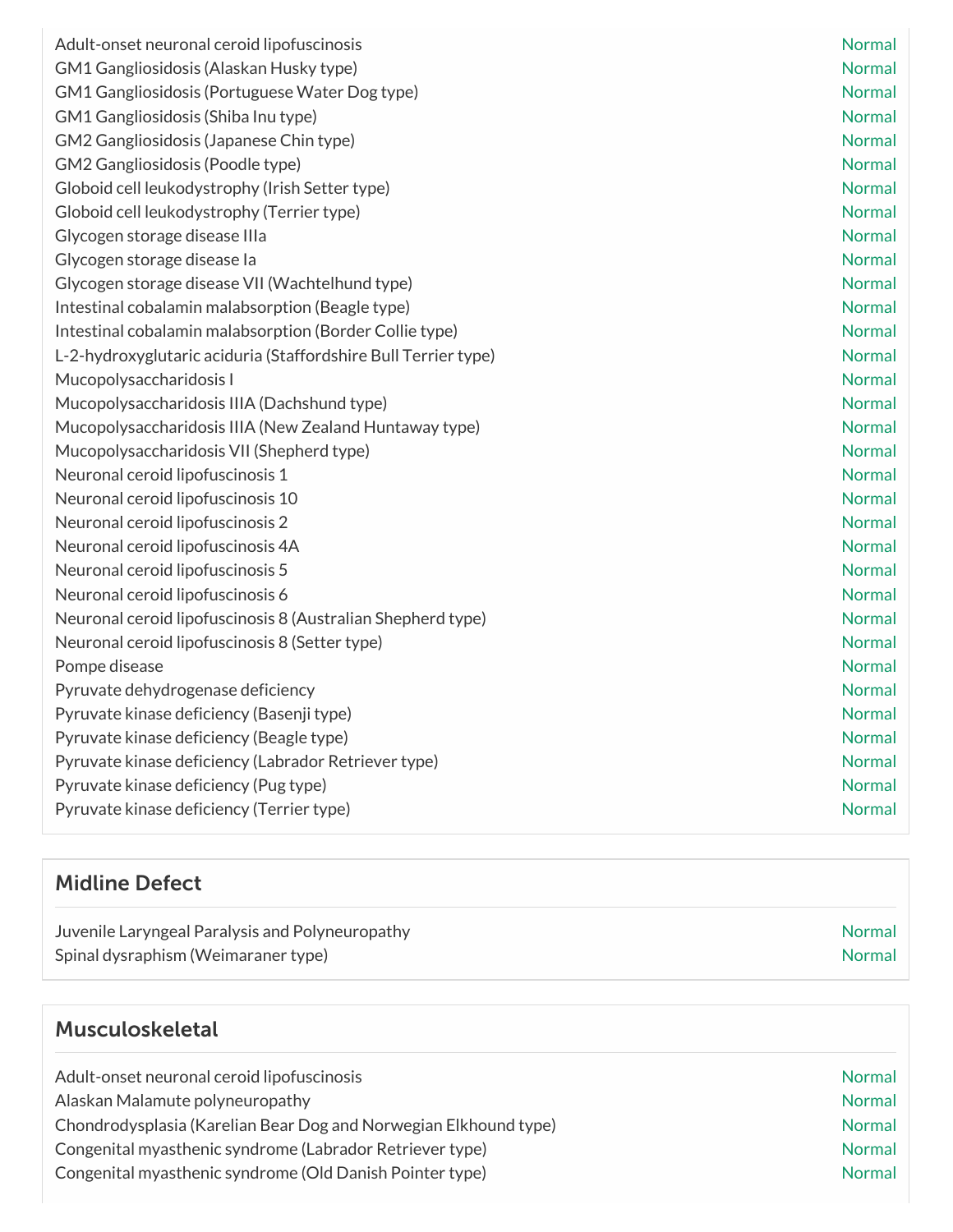| Degenerative myelopathy                                    | Normal        |
|------------------------------------------------------------|---------------|
| Exercise-induced collapse                                  | <b>Normal</b> |
| GM1 Gangliosidosis (Alaskan Husky type)                    | <b>Normal</b> |
| GM1 Gangliosidosis (Portuguese Water Dog type)             | <b>Normal</b> |
| GM1 Gangliosidosis (Shiba Inu type)                        | <b>Normal</b> |
| Glycogen storage disease IIIa                              | <b>Normal</b> |
| Glycogen storage disease VII (Wachtelhund type)            | <b>Normal</b> |
| Greyhound polyneuropathy                                   | <b>Normal</b> |
| Inherited myopathy of Great Danes                          | <b>Normal</b> |
| Juvenile Laryngeal Paralysis and Polyneuropathy            | <b>Normal</b> |
| Mucopolysaccharidosis I                                    | <b>Normal</b> |
| Mucopolysaccharidosis VII (Shepherd type)                  | <b>Normal</b> |
| Muscular Dystrophy (Golden Retriever Type)                 | <b>Normal</b> |
| Myostatin deficiency (Whippet and Longhaired Whippet type) | <b>Normal</b> |
| Myotonia congenita (Australian Cattle Dog type)            | <b>Normal</b> |
| Myotonia congenita (Schnauzer type)                        | <b>Normal</b> |
| Myotubular myopathy 1                                      | <b>Normal</b> |
| Osteochondrodysplasia                                      | <b>Normal</b> |
| Osteogenesis imperfecta (Beagle type)                      | <b>Normal</b> |
| Osteogenesis imperfecta (Golden Retriever type)            | <b>Normal</b> |
| Pembroke Welsh Corgi Duchenne muscular dystrophy           | <b>Normal</b> |
| Polyneuropathy (Leonberger and Saint Bernard type)         | <b>Normal</b> |
| Pompe disease                                              | <b>Normal</b> |
| Skeletal dysplasia 2                                       | <b>Normal</b> |
| Vitamin D dependent rickets, type II (Pomeranian type)     | <b>Normal</b> |

# Neurologic

| Adult-onset neuronal ceroid lipofuscinosis                    | <b>Normal</b> |
|---------------------------------------------------------------|---------------|
| Alaskan Husky encephalopathy                                  | <b>Normal</b> |
| Alaskan Malamute polyneuropathy                               | <b>Normal</b> |
| Benign familial juvenile epilepsy                             | <b>Normal</b> |
| Canine multiple system degeneration (Chinese Crested type)    | <b>Normal</b> |
| Canine multiple system degeneration (Kerry Blue Terrier type) | <b>Normal</b> |
| Cerebellar ataxia (Finnish Hound type)                        | <b>Normal</b> |
| Congenital myasthenic syndrome (Labrador Retriever type)      | <b>Normal</b> |
| Congenital myasthenic syndrome (Old Danish Pointer type)      | <b>Normal</b> |
| Degenerative myelopathy                                       | <b>Normal</b> |
| Episodic falling syndrome                                     | <b>Normal</b> |
| Exercise-induced collapse                                     | <b>Normal</b> |
| GM1 Gangliosidosis (Alaskan Husky type)                       | <b>Normal</b> |
| GM1 Gangliosidosis (Portuguese Water Dog type)                | <b>Normal</b> |
| GM1 Gangliosidosis (Shiba Inu type)                           | <b>Normal</b> |
| GM2 Gangliosidosis (Japanese Chin type)                       | <b>Normal</b> |
| GM2 Gangliosidosis (Poodle type)                              | <b>Normal</b> |
| Globoid cell leukodystrophy (Irish Setter type)               | <b>Normal</b> |
| Globoid cell leukodystrophy (Terrier type)                    | <b>Normal</b> |
| Greyhound polyneuropathy                                      | <b>Normal</b> |
|                                                               |               |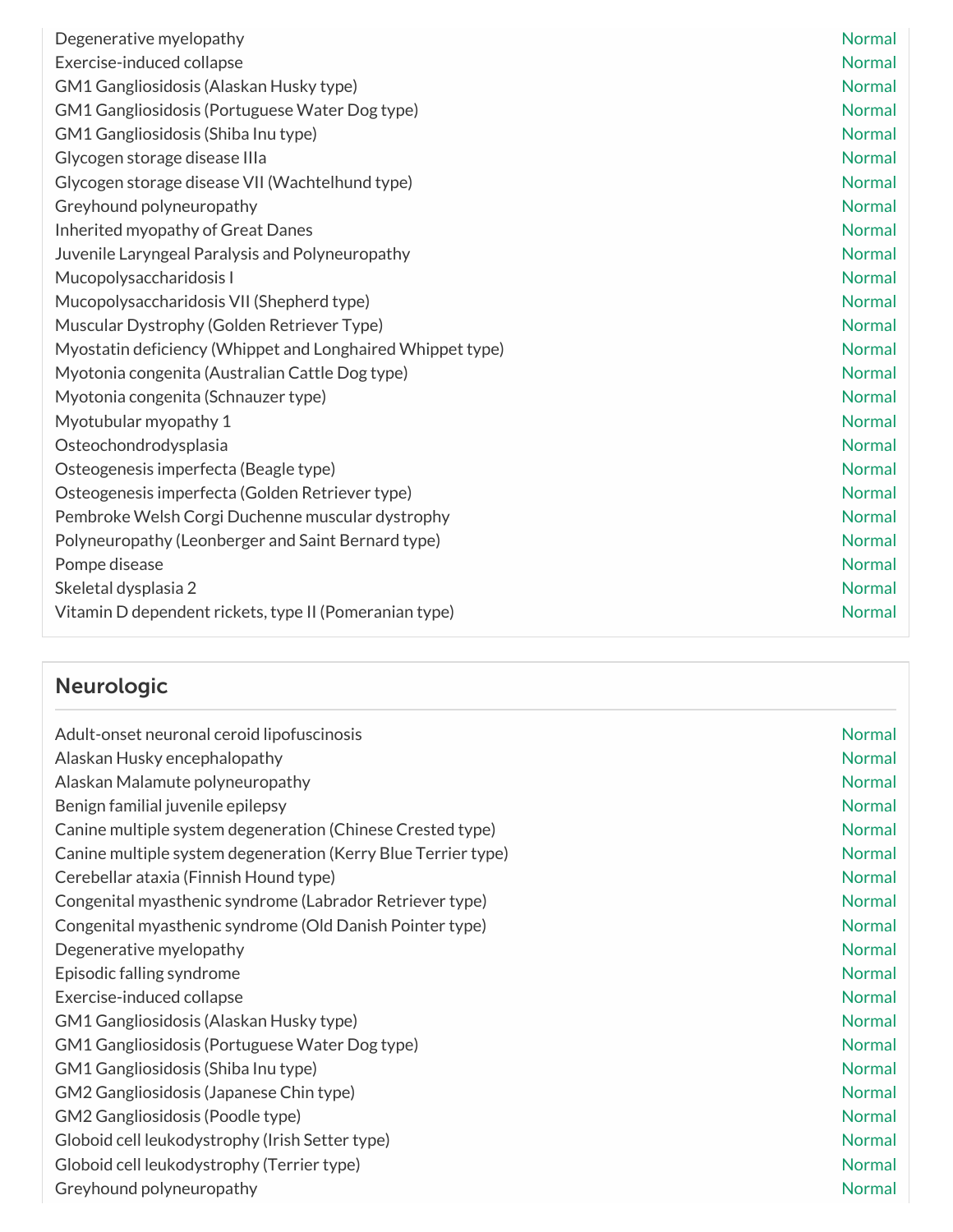| Juvenile Laryngeal Paralysis and Polyneuropathy                | <b>Normal</b> |
|----------------------------------------------------------------|---------------|
| L-2-hydroxyglutaric aciduria (Staffordshire Bull Terrier type) | <b>Normal</b> |
| Late onset ataxia                                              | <b>Normal</b> |
| Mucopolysaccharidosis I                                        | <b>Normal</b> |
| Mucopolysaccharidosis IIIA (Dachshund type)                    | <b>Normal</b> |
| Mucopolysaccharidosis IIIA (New Zealand Huntaway type)         | <b>Normal</b> |
| Myotonia congenita (Australian Cattle Dog type)                | <b>Normal</b> |
| Myotonia congenita (Schnauzer type)                            | <b>Normal</b> |
| Narcolepsy (Dachshund type)                                    | <b>Normal</b> |
| Narcolepsy (Doberman Pinscher type)                            | <b>Normal</b> |
| Narcolepsy (Labrador Retriever type)                           | <b>Normal</b> |
| Neonatal cerebellar cortical degeneration                      | <b>Normal</b> |
| Neonatal encephalopathy with seizures                          | <b>Normal</b> |
| Neuronal ceroid lipofuscinosis 1                               | <b>Normal</b> |
| Neuronal ceroid lipofuscinosis 10                              | <b>Normal</b> |
| Neuronal ceroid lipofuscinosis 2                               | <b>Normal</b> |
| Neuronal ceroid lipofuscinosis 4A                              | <b>Normal</b> |
| Neuronal ceroid lipofuscinosis 5                               | <b>Normal</b> |
| Neuronal ceroid lipofuscinosis 6                               | <b>Normal</b> |
| Neuronal ceroid lipofuscinosis 8 (Australian Shepherd type)    | <b>Normal</b> |
| Neuronal ceroid lipofuscinosis 8 (Setter type)                 | <b>Normal</b> |
| Polyneuropathy (Leonberger and Saint Bernard type)             | <b>Normal</b> |
| Sensory ataxic neuropathy                                      | <b>Normal</b> |
| Spinocerebellar ataxia                                         | <b>Normal</b> |
| Startle disease                                                | <b>Normal</b> |

#### Neuromuscular

| Globoid cell leukodystrophy (Irish Setter type) | <b>Normal</b> |
|-------------------------------------------------|---------------|
| Globoid cell leukodystrophy (Terrier type)      | Normal        |

## Reproduction

Primary ciliary dyskinesia Normal and the United States of the United States of the Normal Normal

## Respiratory

Primary ciliary dyskinesia Normal Normal and the United States of the United States of Normal Normal

## Skin and Hair

| <b>Normal</b> |
|---------------|
| <b>Normal</b> |
| <b>Normal</b> |
|               |